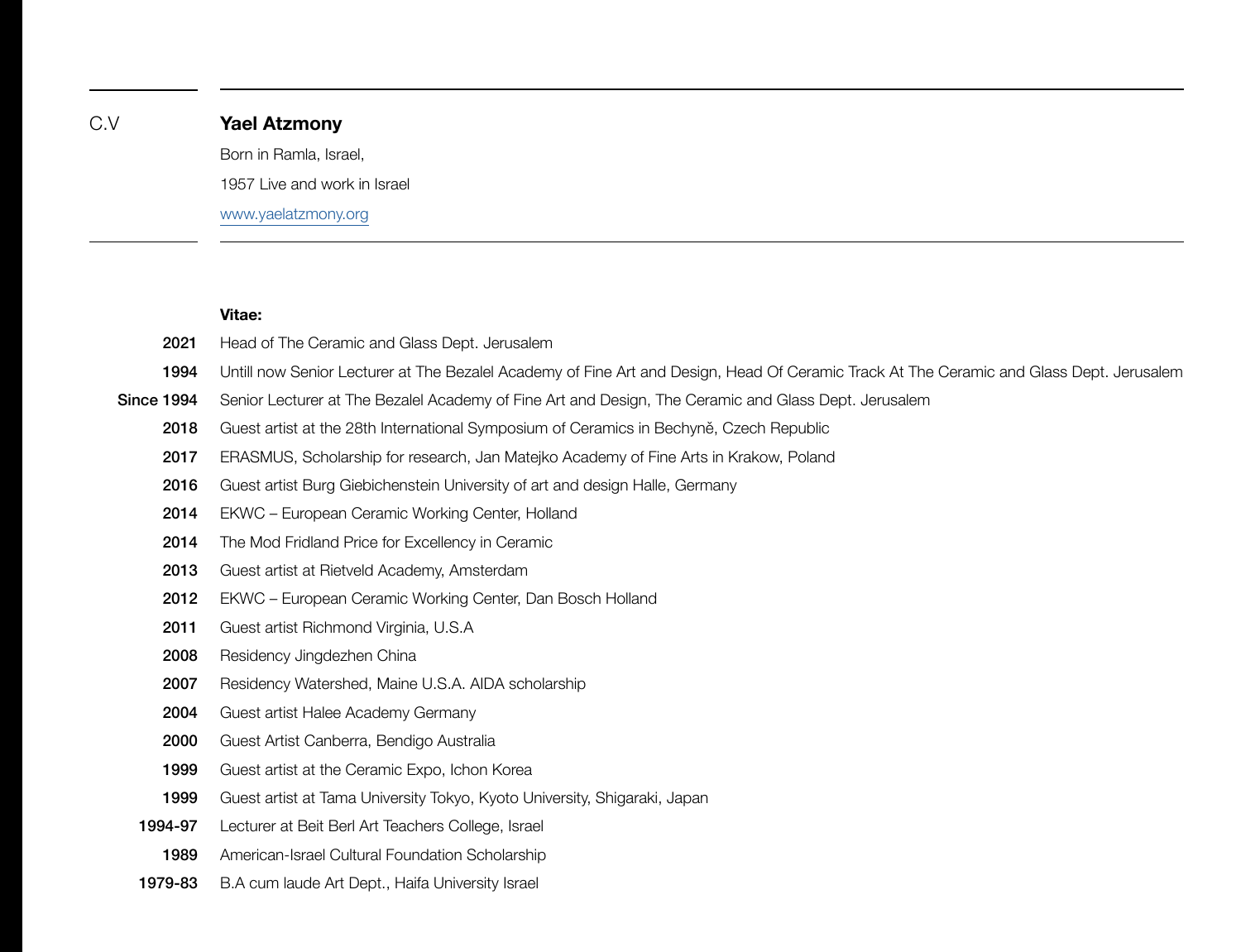### **Solo Exhibitions:**

- KODIBUR Periscope gallery Tel-Aviv. Curator: Sari Faran 2021
- 'We Road Atlas' Art Space Gallery, Tel-Aviv. Dual exhibition with Gurit Magen. Curator: Yuval Saar 2020
- Tracing Oblivion Project, Keramik Museum, Berlin. Curator: Heinz Theis 2016
- 'Vase, Glowing Pink' Artist House Gallery Tel Aviv, Curator Irena Gordon 2015
- 'Tracing Oblivion' Periscope Gallery, Tel Aviv. Curator: Eran Erlich 2013
- Forest Path, Pool of Arches, Ramla 2011
- Forest Path, Beit Binyamini Gallery, Tel-Aviv 2011
- 'For Stella' Studio Junktion, Jaffa Port 2011
- Craft Boston show, Boston USA 2010
- Two Things, Shay Arie Gallery, Tel Aviv 2008
- Collection in Tolmans, Herzeliya 2008
- 'Our Back to the Cypresses', Open University, Ra'anana 2005
- Personal Assortments, studio show, Rehovot 2003
- Reflection, Gross Gallery, Tel Aviv 2001
- Serving Dishes, Weizmann Institute, Rehovot 2001
- Time Capsules, Beijing, Singapore, Manila, Bangkok, Canberra, Seoul 1998-2000
	- Two Different Scenes, Ceramic Art Gallery, Sidney Australia 1998
	- Pool of Arches, Mitzpe Hayamim Gallery, Rosh Pina 1997
	- Raku 88, Ruach Kadim Gallery, Jerusalem 1988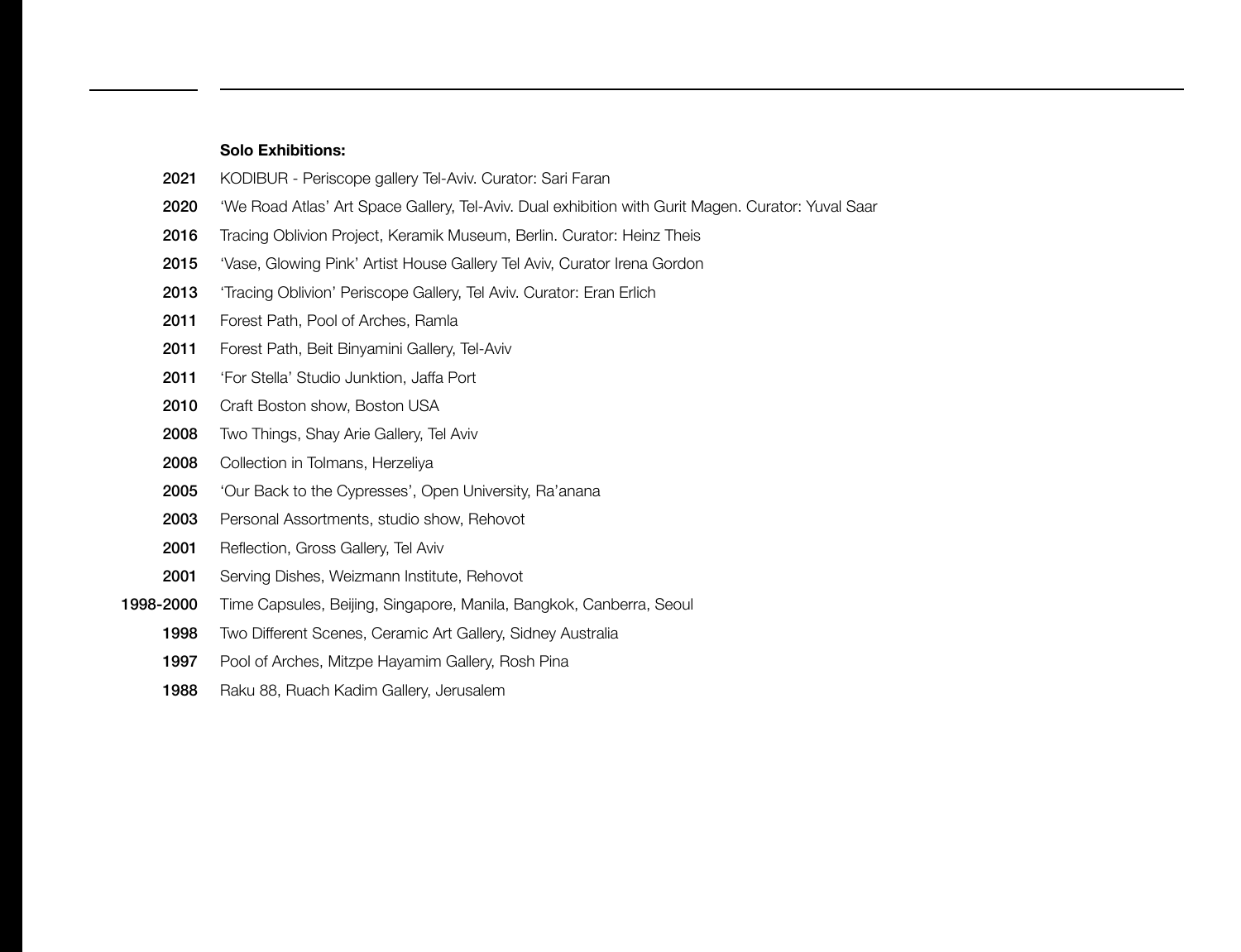#### **Selected Group Exhibitions:**

- Identity Matters ,Beit Binyamini gallery Tel-Aviv. Curators Ester Back & Yael Novak 2022
- Gufa Rishona ,Inkubator ,Bezalel, curator Profesor Hila Lulu Lin 2021
- Encoded Vessels, Nahum Gutman Museum, Tel-Aviv. Curator: Vera Pilpul 2020
- The Tel Aviv Crafts and Design Biennale. Curators: Yuval Saar, Nir Harma, Merav Rahat 2020
- 'A Woman To Her Sister', Bank Discount Gallery, Tel-Aviv. Curator: Shulamite Nuss 2020
- Fresh Paint Tel-Aviv, B.Y5 gallery 2019
- Pottery Salaam, 'And How Are You Stalachat', Yoel Hoffman, Performance, Beit Binyamini Tel-Aviv 2019
- 'Unexpected Show of a Vessel' artist house Tel-Aviv. Curator: inna Haroeti 2019
- 'Collecting / Israeli ceramics' ,Beit Binyamini Tel-Aviv 2019
- Mini Sculpture, Venice 58 biannual. Curator: Vania Balogh 2019
- 'Points of Time jubilee', EKWC Netherlands. Curator: Ranti Tjan 2019
- 'kontact', Kvalitar Gallery, Prague, Czech Republic. Curator: Eva Pelechova 2019
- Israel 70 years of craft & design, Mingei International Museum, USA .curator Smadar Samson 2018
- Ceramic gala at Tolman's Herzliya Israel 2018
- 'Nekudat Zchut', Ertz Israel Museum 2018
- EMPIRE II, project for the 57 Biennale Venice, Italy. Curator: Vanya Balogh 2018
- A woman to her sister, Bank Discount museum, Tel Aviv 2017
- Karev Yom, Hacubia Art place, Jerusalem. Curator: Gali Greenshpan 2017
- The 8<sup>th</sup> Israel Biennial for Ceramics, Ha'aretz Museum, Tel-Aviv, Curator: Dr. Eran Erlich 2016
- Meeting without Parting, Hecht Museum Haifa, Curator Irena Gordon 2016
- Shalon Rishum, Florentine 45 Contemporary Art Space, Tel Aviv 2015
- JAR, Beit Biniamini Gallery, Tel Aviv 2015
- 'White Matter', Wilfrid Museum, Hazorea ISRAEL 2015
- Tracing Oblivion, Mémoire De l'Avenir Mda, Paris 2015
- Lekker Belangrijk, Eindhoven, Breda, Dan Bosch, Holland 2015
- Trio Exhibition, Florentine 45 Contemporary Art Space, Tel Aviv 2014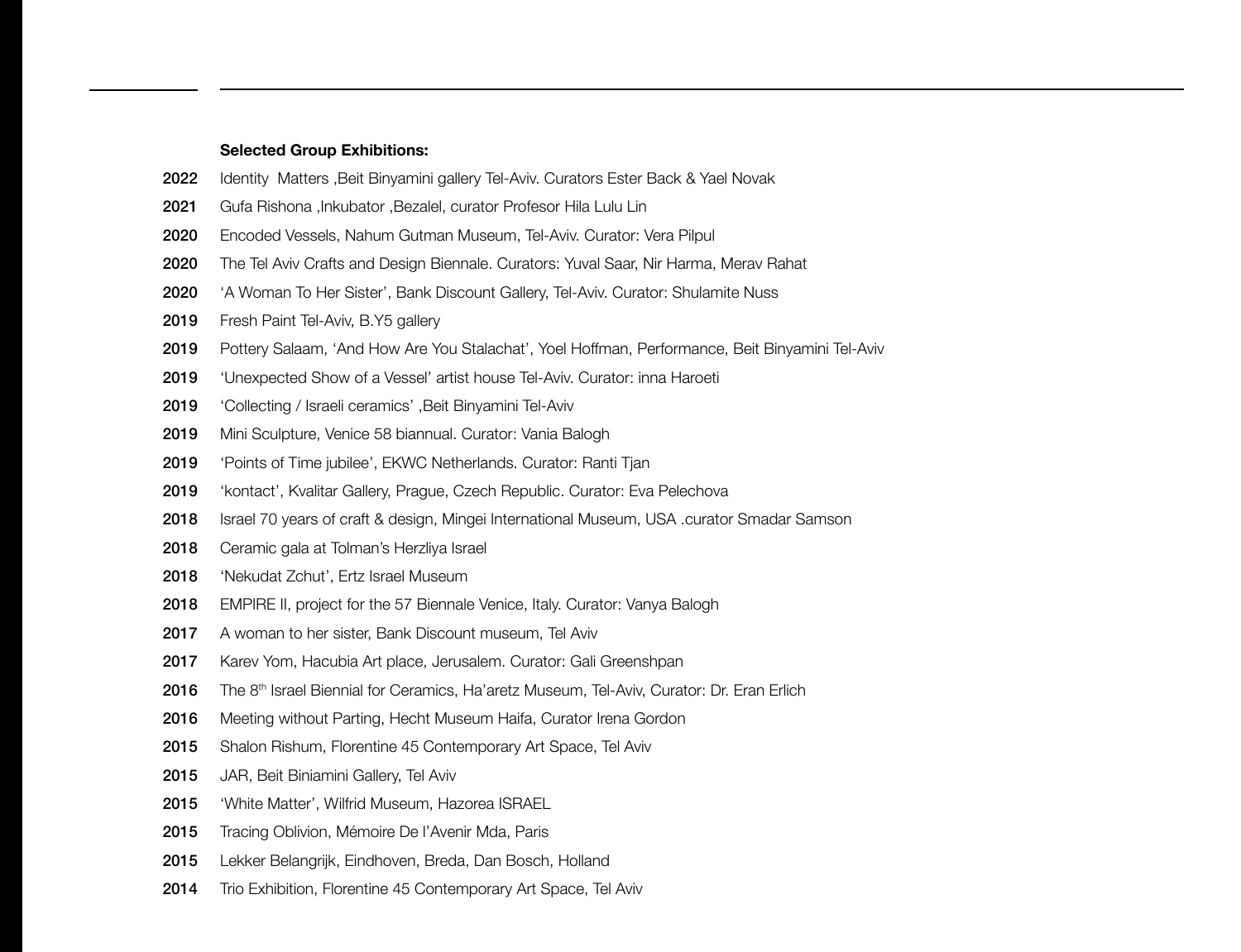- Earth Echos, Wilfred Museum, Israel 2012
- Israeli Matter, NCCA Seattle, U.S.A 2012
- The6thIsraeliBiennialforCeramics,Ha'aretzMuseum,TelAviv 2011
- "Zitoot", Beit Kahana Gallery, Ramat Gan 2009
- Biennial for Ceramics, Ha'aretz Museum, Tel-Aviv 2008
- Visual Israeliness, Open University, Ra'anana 2007
- Design, Art, Design, Biennial for Ceramics, Ha'aretz Museum, Tel Aviv 2002 Biennale for Ceramics, Ha'aretz Museum, Tel Aviv 2004
- WM collaboration project with office 414 of architecture, Tel Aviv 2002
- Students Teachers from the Bezalel Academy, Jerusalem 2001
- Clay 2000, Biennale for Ceramics, Ha'Aretz Museum, Tel Aviv 2000
- Look Up to The Sky, Dafna Naor Gallery, Jerusalem 1999
- 50 Years of Ceramics in Israel, Ramat Gan 1998
- RakRaku, Kikar Gallery, Jaffa 1996
- Ceramics from Israel, Alix de Rothschild Fund, Tokyo, Kyoto, Japan 1995
- Israeli Ceramics, Traveling group exhibition in Europe and the U.S.A 1992 Ancient and Contemporary Ceramics, Haifa University 1992
- 21 Kuentstleraus Israel, Hanover, Halee, Berlin, Germany 1992
- Metaceramics, collaboration with Shlomit Baumann, Herzeliya Museum 1991 Ceramics Triennial, Sopot, Poland 1992
- Creator and Medium, Cultural Center, Rehovot 1990
- Light 90, Jerusalem 1990
- The Ceramic Triennial, Zagreb 1989
- 11th International Ceramics Biennial, Vallauris, France 1988